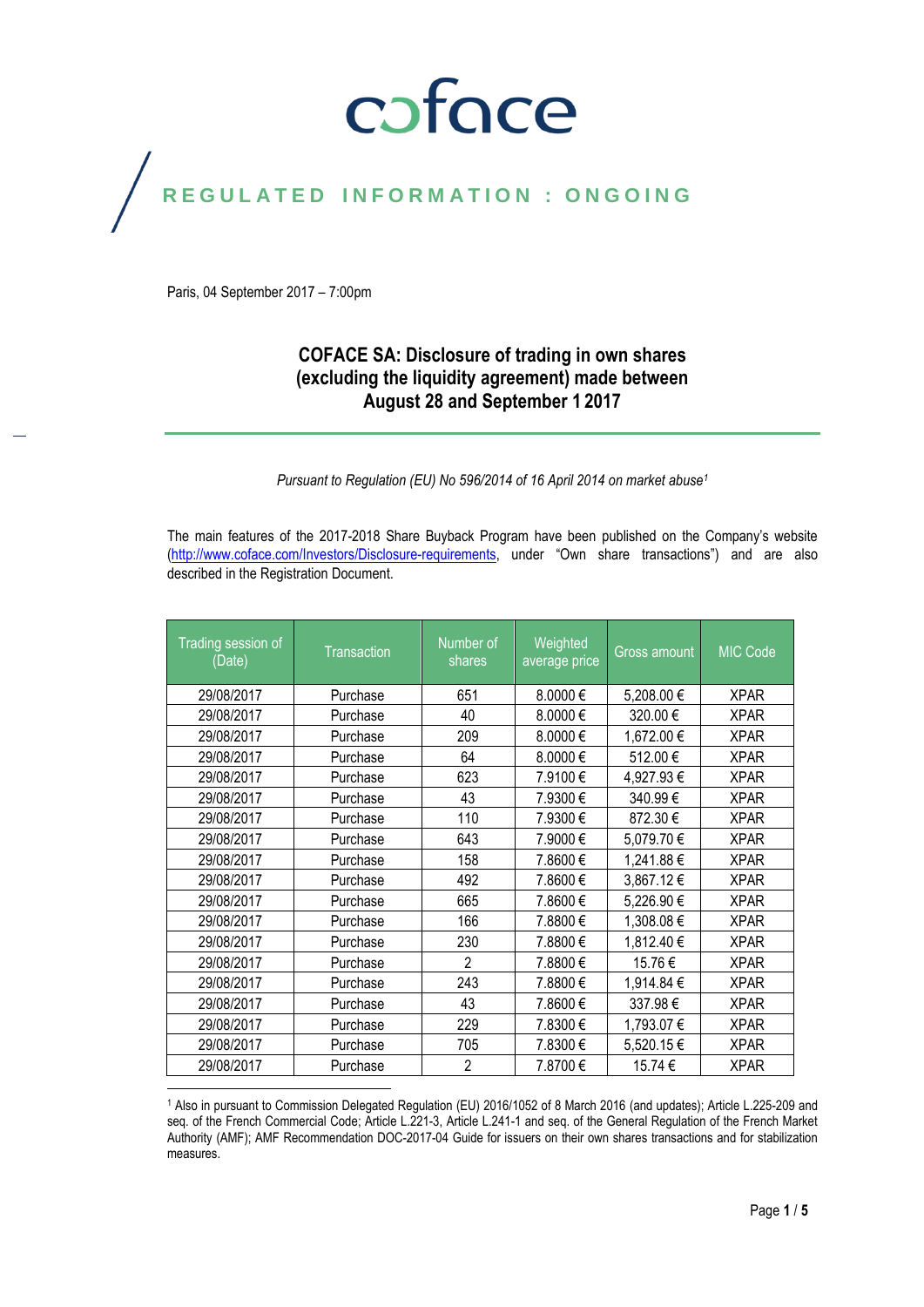# COFOCE

## $\bigg)$

| 29/08/2017 | Purchase         | 250            | 7.8800€  | 1,970.00 € | <b>XPAR</b> |
|------------|------------------|----------------|----------|------------|-------------|
| 29/08/2017 | Purchase         | 125            | 7.8800€  | 985.00€    | <b>XPAR</b> |
| 29/08/2017 | Purchase         | 232            | 7.8800€  | 1,828.16 € | <b>XPAR</b> |
| 29/08/2017 | Purchase         | 29             | 7.8800€  | 228.52€    | <b>XPAR</b> |
| 29/08/2017 | Purchase         | 161            | 7.8700€  | 1,267.07 € | <b>XPAR</b> |
| 29/08/2017 | Purchase         | 87             | 7.8700 € | 684.69€    | <b>XPAR</b> |
| 29/08/2017 | Purchase         | 113            | 7.8800€  | 890.44 €   | <b>XPAR</b> |
| 29/08/2017 | Purchase         | 110            | 7.8800€  | 866.80€    | <b>XPAR</b> |
| 29/08/2017 | Purchase         | 100            | 7.8800€  | 788.00€    | <b>XPAR</b> |
| 29/08/2017 | Purchase         | 1              | 7.9000€  | 7.90€      | <b>XPAR</b> |
| 29/08/2017 | Purchase         | 114            | 7.9000€  | 900.60€    | <b>XPAR</b> |
| 29/08/2017 | Purchase         | 85             | 7.9000€  | 671.50€    | <b>XPAR</b> |
| 29/08/2017 | Purchase         | 94             | 7.8800€  | 740.72€    | <b>XPAR</b> |
| 29/08/2017 | Purchase         | 569            | 7.8800€  | 4,483.72 € | <b>XPAR</b> |
| 29/08/2017 | Purchase         | $\overline{2}$ | 7.8700€  | 15.74 €    | <b>XPAR</b> |
| 29/08/2017 | Purchase         | 130            | 7.8700€  | 1,023.10 € | <b>XPAR</b> |
| 29/08/2017 | Purchase         | 191            | 7.8500€  | 1,499.35 € | <b>XPAR</b> |
| 29/08/2017 | Purchase         | 118            | 7.8500€  | 926.30 €   | <b>XPAR</b> |
| 29/08/2017 | Purchase         | 338            | 7.8500€  | 2,653.30 € | <b>XPAR</b> |
| 29/08/2017 | Purchase         | 86             | 7.8300€  | 673.38€    | <b>XPAR</b> |
| 29/08/2017 | Purchase         | 554            | 7.8300€  | 4,337.82 € | <b>XPAR</b> |
| 29/08/2017 | Purchase         | 61             | 7.8400€  | 478.24 €   | <b>XPAR</b> |
| 29/08/2017 | Purchase         | 300            | 7.8400€  | 2,352.00 € | <b>XPAR</b> |
| 29/08/2017 | Purchase         | 137            | 7.8400€  | 1,074.08 € | <b>XPAR</b> |
| 29/08/2017 | Purchase         | 38             | 7.8500€  | 298.30 €   | <b>XPAR</b> |
| 29/08/2017 | Purchase         | 160            | 7.8500€  | 1,256.00 € | <b>XPAR</b> |
| 29/08/2017 | Purchase         | 442            | 7.8500€  | 3,469.70 € | <b>XPAR</b> |
| 29/08/2017 | Purchase         | 216            | 7.8900€  | 1,704.24 € | <b>XPAR</b> |
| 29/08/2017 | Purchase         | 491            | 7.8900€  | 3,873.99 € | <b>XPAR</b> |
| 29/08/2017 | Purchase         | 481            | 7.8900€  | 3,795.09€  | <b>XPAR</b> |
| 29/08/2017 | Purchase         | 142            | 7.8900€  | 1,120.38 € | <b>XPAR</b> |
| 29/08/2017 | Purchase         | 45             | 7.8700 € | 354.15€    | <b>XPAR</b> |
| 29/08/2017 | Purchase         | 576            | 7.8700€  | 4,533.12 € | <b>XPAR</b> |
| 29/08/2017 | Purchase         | 13             | 7.8700€  | 102.31 €   | <b>XPAR</b> |
| 29/08/2017 | Purchase         | 200            | 7.9000€  | 1,580.00 € | <b>XPAR</b> |
| 29/08/2017 | Purchase         | 20             | 7.9000€  | 158.00 €   | <b>XPAR</b> |
| 29/08/2017 | Purchase         | 154            | 7.9000€  | 1,216.60€  | <b>XPAR</b> |
| 29/08/2017 | Purchase         | 163            | 7.9000€  | 1,287.70 € | <b>XPAR</b> |
| 29/08/2017 | Purchase         | $\mathbf{1}$   | 7.9000€  | 7.90€      | <b>XPAR</b> |
| 29/08/2017 | Purchase         | 625            | 7.8800€  | 4,925.00 € | <b>XPAR</b> |
| 29/08/2017 | Purchase         | 631            | 7.8500€  | 4,953.35 € | <b>XPAR</b> |
| 29/08/2017 | Purchase         | 380            | 7.8300€  | 2,975.40 € | <b>XPAR</b> |
| 29/08/2017 | Purchase         | 525            | 7.8300€  | 4,110.75 € | <b>XPAR</b> |
|            | TOTAL 29/08/2017 | 14,608         | 7.8762€  | 115,055    | <b>XPAR</b> |
| 30/08/2017 | Purchase         | 175            | 7.8800€  | 1,379.00 € | <b>XPAR</b> |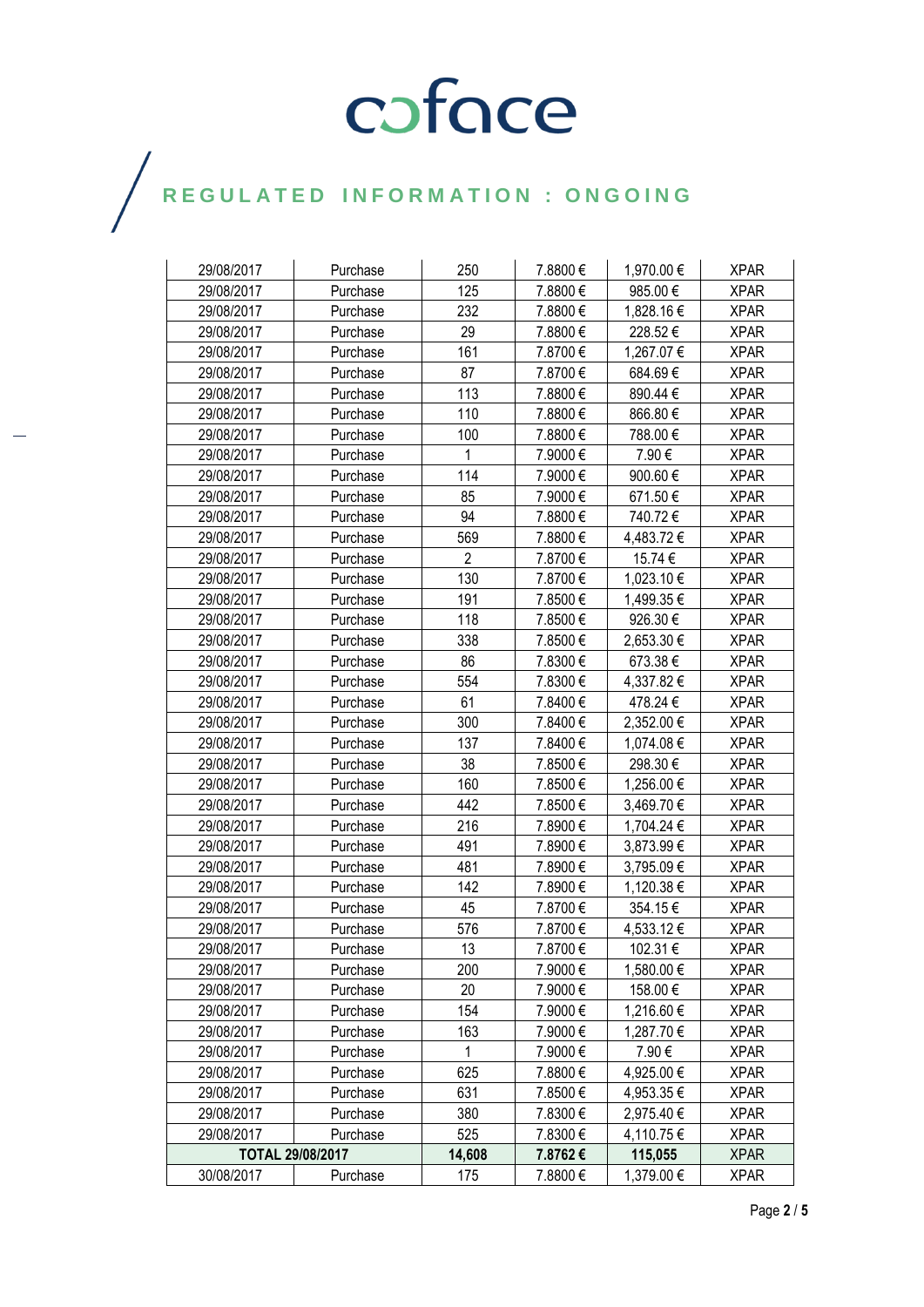# COFOCE

## $\bigg)$

| 30/08/2017 | Purchase | 33  | 7.8800€  | 260.04€        | <b>XPAR</b> |
|------------|----------|-----|----------|----------------|-------------|
| 30/08/2017 | Purchase | 320 | 7.8800€  | 2,521.60 €     | <b>XPAR</b> |
| 30/08/2017 | Purchase | 74  | 7.8800€  | 583.12€        | <b>XPAR</b> |
| 30/08/2017 | Purchase | 142 | 7.8700€  | 1,117.54 €     | <b>XPAR</b> |
| 30/08/2017 | Purchase | 275 | 7.8900€  | 2,169.75 €     | <b>XPAR</b> |
| 30/08/2017 | Purchase | 389 | 7.8900 € | 3,069.21 €     | <b>XPAR</b> |
| 30/08/2017 | Purchase | 675 | 7.9200€  | 5,346.00 €     | <b>XPAR</b> |
| 30/08/2017 | Purchase | 150 | 7.9400€  | 1,191.00€      | <b>XPAR</b> |
| 30/08/2017 | Purchase | 124 | 7.9400€  | 984.56€        | <b>XPAR</b> |
| 30/08/2017 | Purchase | 206 | 7.9400€  | 1,635.64 €     | <b>XPAR</b> |
| 30/08/2017 | Purchase | 5   | 7.9400€  | 39.70€         | <b>XPAR</b> |
| 30/08/2017 | Purchase | 641 | 7.9500€  | 5,095.95 €     | <b>XPAR</b> |
| 30/08/2017 | Purchase | 132 | 7.9400€  | 1,048.08 €     | <b>XPAR</b> |
| 30/08/2017 | Purchase | 31  | 7.9400€  | 246.14€        | <b>XPAR</b> |
| 30/08/2017 | Purchase | 100 | 7.9400€  | 794.00€        | <b>XPAR</b> |
| 30/08/2017 | Purchase | 229 | 7.9400€  | 1,818.26 €     | <b>XPAR</b> |
| 30/08/2017 | Purchase | 100 | 7.9400€  | 794.00 €       | <b>XPAR</b> |
| 30/08/2017 | Purchase | 230 | 7.9200€  | 1,821.60 €     | <b>XPAR</b> |
| 30/08/2017 | Purchase | 123 | 7.9200€  | 974.16 €       | <b>XPAR</b> |
| 30/08/2017 | Purchase | 301 | 7.9200€  | 2,383.92 €     | <b>XPAR</b> |
| 30/08/2017 | Purchase | 655 | 7.9000€  | 5,174.50 €     | <b>XPAR</b> |
| 30/08/2017 | Purchase | 392 | 7.8200€  | 3,065.44 €     | <b>XPAR</b> |
| 30/08/2017 | Purchase | 252 | 7.8200€  | 1,970.64 €     | <b>XPAR</b> |
| 30/08/2017 | Purchase | 651 | 7.8100€  | 5,084.31 €     | <b>XPAR</b> |
| 30/08/2017 | Purchase | 183 | 7.8100€  | 1,429.23 €     | <b>XPAR</b> |
| 30/08/2017 | Purchase | 397 | 7.8300 € | $3,108.51 \in$ | <b>XPAR</b> |
| 30/08/2017 | Purchase | 230 | 7.8300 € | 1,800.90 €     | <b>XPAR</b> |
| 30/08/2017 | Purchase | 44  | 7.8300€  | 344.52€        | <b>XPAR</b> |
| 30/08/2017 | Purchase | 77  | 7.8000€  | 600.60€        | <b>XPAR</b> |
| 30/08/2017 | Purchase | 235 | 7.8100€  | 1,835.35 €     | <b>XPAR</b> |
| 30/08/2017 | Purchase | 172 | 7.8100 € | 1,343.32 €     | <b>XPAR</b> |
| 30/08/2017 | Purchase | 120 | 7.8100€  | 937.20€        | <b>XPAR</b> |
| 30/08/2017 | Purchase | 230 | 7.8600€  | 1,807.80 €     | <b>XPAR</b> |
| 30/08/2017 | Purchase | 230 | 7.8600€  | 1,807.80 €     | <b>XPAR</b> |
| 30/08/2017 | Purchase | 691 | 7.8500€  | 5,424.35 €     | <b>XPAR</b> |
| 30/08/2017 | Purchase | 671 | 7.8300€  | 5,253.93 €     | <b>XPAR</b> |
| 30/08/2017 | Purchase | 142 | 7.8300€  | 1,111.86 €     | <b>XPAR</b> |
| 30/08/2017 | Purchase | 506 | 7.8300€  | 3,961.98 €     | <b>XPAR</b> |
| 30/08/2017 | Purchase | 686 | 7.8200€  | 5,364.52€      | <b>XPAR</b> |
| 30/08/2017 | Purchase | 41  | 7.8100€  | 320.21€        | <b>XPAR</b> |
| 30/08/2017 | Purchase | 116 | 7.8100€  | 905.96€        | <b>XPAR</b> |
| 30/08/2017 | Purchase | 153 | 7.8100€  | 1,194.93 €     | <b>XPAR</b> |
| 30/08/2017 | Purchase | 351 | 7.8100 € | 2,741.31 €     | <b>XPAR</b> |
| 30/08/2017 | Purchase | 56  | 7.8200€  | 437.92€        | <b>XPAR</b> |
| 30/08/2017 | Purchase | 300 | 7.8200€  | 2,346.00 €     | <b>XPAR</b> |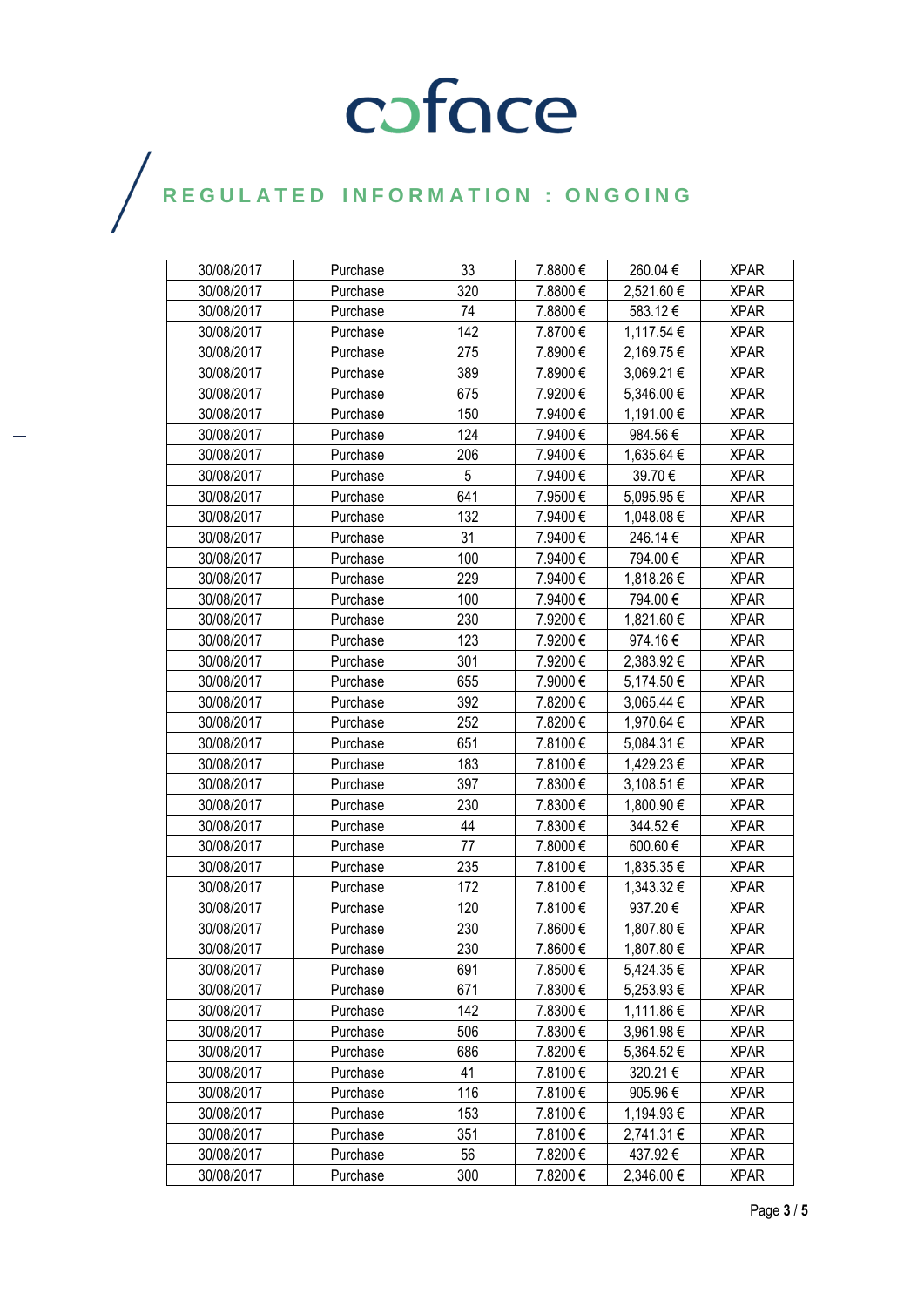# COFOCE

## $\bigg)$

| 30/08/2017 | Purchase                | 148          | 7.8200€  | 1,157.36 €     | <b>XPAR</b> |
|------------|-------------------------|--------------|----------|----------------|-------------|
| 30/08/2017 | Purchase                | 136          | 7.8200€  | 1,063.52 €     | <b>XPAR</b> |
| 30/08/2017 | Purchase                | 450          | 7.8100€  | 3,514.50 €     | <b>XPAR</b> |
| 30/08/2017 | Purchase                | 150          | 7.8100€  | 1,171.50 €     | <b>XPAR</b> |
| 30/08/2017 | Purchase                | 450          | 7.8100€  | 3,514.50 €     | <b>XPAR</b> |
| 30/08/2017 | Purchase                | 150          | 7.8100€  | 1,171.50 €     | <b>XPAR</b> |
| 30/08/2017 | Purchase                | 10           | 7.8100€  | 78.10€         | <b>XPAR</b> |
| 30/08/2017 | Purchase                | 367          | 7.8100€  | 2,866.27 €     | <b>XPAR</b> |
| 30/08/2017 | Purchase                | 233          | 7.8100€  | 1,819.73 €     | <b>XPAR</b> |
| 30/08/2017 | Purchase                | 308          | 7.8100€  | 2,405.48 €     | <b>XPAR</b> |
| 30/08/2017 | Purchase                | 162          | 7.8100€  | 1,265.22 €     | <b>XPAR</b> |
|            | TOTAL 30/08/2017        |              | 7.8544€  | 114,674        | <b>XPAR</b> |
| 31/08/2017 | Purchase                | 649          | 7.9000€  | 5,127.10 €     | <b>XPAR</b> |
| 31/08/2017 | Purchase                | 667          | 7.9000€  | 5,269.30 €     | <b>XPAR</b> |
| 31/08/2017 | Purchase                | 176          | 7.8800€  | 1,386.88 €     | <b>XPAR</b> |
| 31/08/2017 | Purchase                | 10           | 7.8800€  | 78.80€         | <b>XPAR</b> |
| 31/08/2017 | Purchase                | $\mathbf{1}$ | 7.8900€  | 7.89€          | <b>XPAR</b> |
| 31/08/2017 | Purchase                | 654          | 7.9300€  | 5,186.22 €     | <b>XPAR</b> |
| 31/08/2017 | Purchase                | 657          | 7.9300€  | 5,210.01 €     | <b>XPAR</b> |
| 31/08/2017 | Purchase                | 11           | 7.9700€  | 87.67€         | <b>XPAR</b> |
| 31/08/2017 | Purchase                | 9            | 7.9600€  | 71.64 €        | <b>XPAR</b> |
| 31/08/2017 | Purchase                | 99           | 7.9600€  | 788.04 €       | <b>XPAR</b> |
| 31/08/2017 | Purchase                | 655          | 7.9600€  | 5,213.80 €     | <b>XPAR</b> |
| 31/08/2017 | Purchase                | 641          | 7.9600€  | 5,102.36 €     | <b>XPAR</b> |
| 31/08/2017 | Purchase                | 686          | 7.9900€  | 5,481.14 €     | <b>XPAR</b> |
| 31/08/2017 | Purchase                | 1            | 7.9600€  | 7.96€          | <b>XPAR</b> |
| 31/08/2017 | Purchase                | 24           | 7.9600€  | 191.04 €       | <b>XPAR</b> |
| 31/08/2017 | Purchase                | 268          | 7.9800€  | 2,138.64 €     | <b>XPAR</b> |
| 31/08/2017 | Purchase                | 568          | 7.9900€  | 4,538.32 €     | XPAR        |
| 31/08/2017 | Purchase                | 137          | 7.9900€  | 1,094.63 €     | <b>XPAR</b> |
| 31/08/2017 | Purchase                | 640          | 8.0000€  | 5,120.00 €     | <b>XPAR</b> |
| 31/08/2017 | Purchase                | 137          | 8.0000€  | 1,096.00 €     | <b>XPAR</b> |
|            | <b>TOTAL 31/08/2017</b> | 6,690        | 7.9518€  | 53,197         | <b>XPAR</b> |
| 01/09/2017 | Purchase                | 200          | 8.0000 € | 1,600.00 €     | <b>XPAR</b> |
| 01/09/2017 | Purchase                | 1,172        | 8.0000€  | 9,376.00 €     | <b>XPAR</b> |
| 01/09/2017 | Purchase                | 573          | 7.9700€  | 4,566.81 €     | <b>XPAR</b> |
| 01/09/2017 | Purchase                | 1,142        | 8.0000€  | $9,136.00 \in$ | <b>XPAR</b> |
| 01/09/2017 | Purchase                | 1,342        | 8.0000€  | 10,736.00 €    | <b>XPAR</b> |
| 01/09/2017 | Purchase                | 859          | 8.0000€  | 6,872.00 €     | <b>XPAR</b> |
| 01/09/2017 | Purchase                | 622          | 8.0000€  | 4,976.00 €     | <b>XPAR</b> |
| 01/09/2017 | Purchase                | 16           | 8.0000€  | 128.00€        | <b>XPAR</b> |
| 01/09/2017 | Purchase                | 948          | 8.0000€  | 7,584.00 €     | <b>XPAR</b> |
| 01/09/2017 | Purchase                | 777          | 8.0000€  | 6,216.00 €     | <b>XPAR</b> |
| 01/09/2017 | Purchase                | 659          | 8.0000€  | 5,272.00 €     | <b>XPAR</b> |
| 01/09/2017 | Purchase                | 1,145        | 8.0000€  | 9,160.00 €     | <b>XPAR</b> |